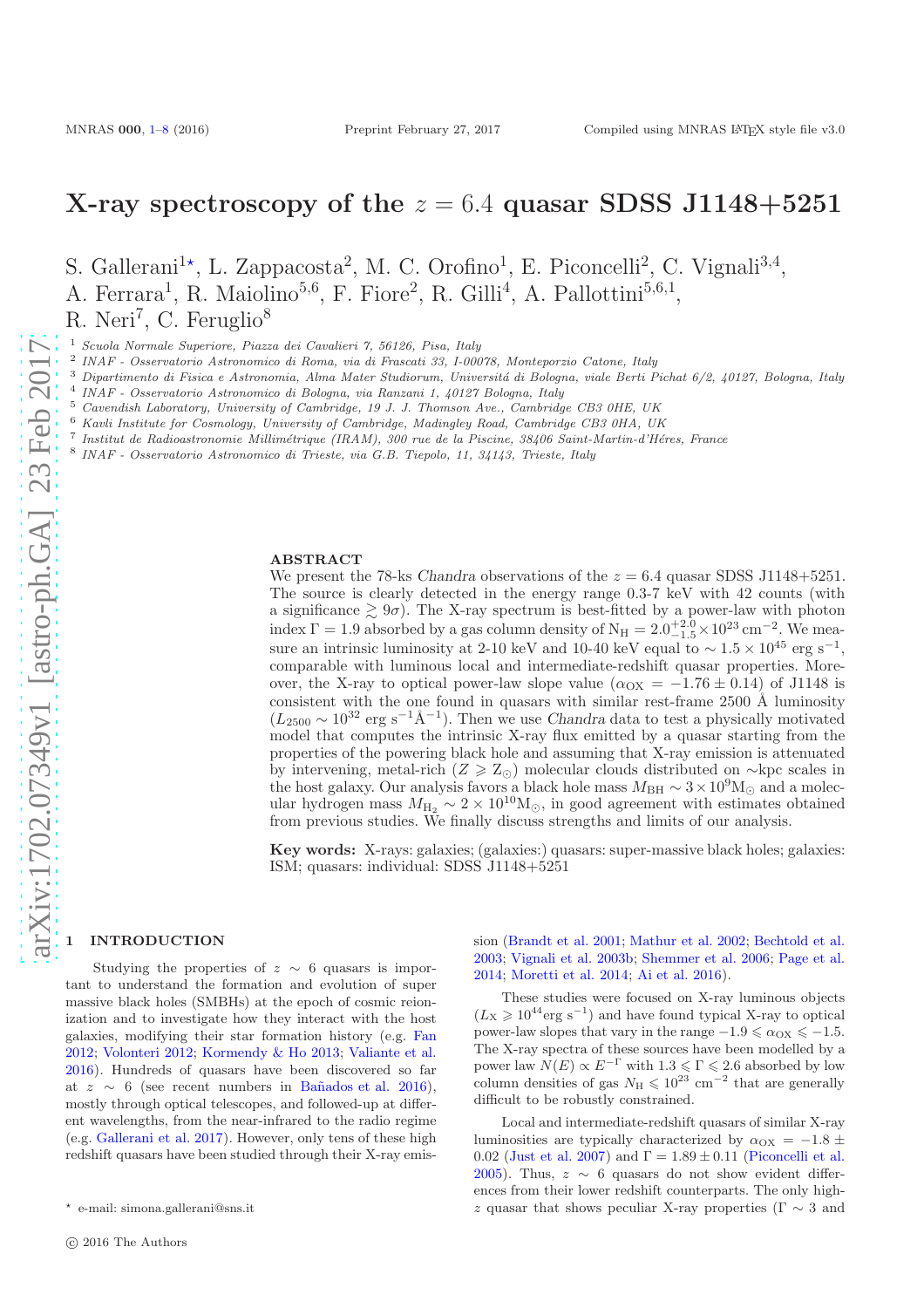$\alpha_{\text{OX}} \sim -1.2$ ) is 0100+2802 at  $z = 6.3$  [\(Ai et al. 2016\)](#page-7-9), powered by the most massive black hole ( $M_{\rm BH} \sim 10^{10}$  M<sub>☉</sub>) known so far at this redshift. However, these results are based on exploratory Chandra observations that consists of only 14 counts. In general, at these epochs, the number of Xray observations is still sparse and often based on a limited number of counts ( $\leq 10-30$ ), with the exception of ULAS J1120+0641 at  $z = 7.1$  [\(Page et al. 2014](#page-7-7); [Moretti et al.](#page-7-8) [2014](#page-7-8)) and SDSS J1030+0524 at  $z = 6.3$  [\(Farrah et al. 2004](#page-7-11)) that have been detected with >100 counts (Nanni et al., submitted to A&A).

In this work, we present X-ray observations of J1148+5251 (hereafter J1148), a quasar at  $z = 6.4$ , obtained with the *Chandra* telescope. Since its discovery [\(Fan et al.](#page-7-12) [2003](#page-7-12); [White et al. 2003](#page-8-5)), J1148 has been observed at several different wavelengths (e.g. [Gallerani et al. 2008;](#page-7-13) [Juarez et al. 2009;](#page-7-14) [Gallerani et al. 2010;](#page-7-15) [Riechers et al.](#page-8-6) [2009](#page-8-6); [Maiolino et al. 2012](#page-7-16); [Gallerani et al. 2014;](#page-7-17) [Cicone et al. 2015](#page-7-18); [Stefan et al. 2015](#page-8-7)) and certainly represents the best studied case of  $z > 6$  quasars. In particular, from near-infrared observations of the MgII and CIV emission lines a black hole mass  $M_{\text{BH}} = (2 \div 6) \times 10^9 \text{M}_{\odot}$ [\(Willott et al. 2003](#page-8-8); [Barth et al. 2003](#page-7-19)) has been derived. Moreover, several CO observations have been obtained for this object in the last years [\(Riechers et al. 2009;](#page-8-6) [Gallerani et al. 2014](#page-7-17); [Stefan et al. 2015](#page-8-7)) suggesting a molecular hydrogen mass  $M_{\text{H}_2} \sim 2.2 \times 10^{10} M_{\odot}$  and a size  $R_{H_2} \sim 2.5$  kpc [\(Bertoldi et al. 2003;](#page-7-20) [Walter et al. 2003,](#page-8-9) [2004](#page-8-10)).

In this paper we analyze the X-ray properties of J1148 and discuss whether X-ray observations, can be used to further constrain the molecular hydrogen mass contained in the host galaxy of this high-redshift quasar. The paper is organized as follows: in Sec. [3.1,](#page-1-0) we present the Chandra observations, the procedure adopted for data reduction and calibration, and the results from the X-ray spectral analysis; in Sec. [3.2](#page-2-0) we discuss the serendipitous, tentative detection of X-rays at the location of an optically faint  $z = 5.7$  quasar, previously discovered by [Mahabal et al.](#page-7-21) [\(2005](#page-7-21)); in Sec. [4,](#page-3-0) we describe a simple, physically motivated model for the X-ray emission from quasars and we use it to interpret our data; finally in Sec. [6](#page-6-0) we discuss and summarize the results of this study.

### 2 DATA REDUCTION

The 78 ks Chandra observation (ObsId 17127) was performed in September 2, 2015. The target was observed with ACIS-S in Very Faint mode. In order to obtain the most updated data reduction and calibration files we reprocessed the data using the script chandra repro included in CIAO v. 4.8 with CALDB v. 4.7.0. We created a S3 exposure corrected 0.5-7 keV image of the field of view (see Fig. [1\)](#page-2-1) and run on it the source detection algorithm wavdetect with scales 1.0 2.0 and 4.0 pixels and false probability threshold<sup>1</sup> for identifying pixels belonging to a source of 10<sup>−</sup><sup>6</sup> . The source is clearly detected with 42 background-subtracted counts with a significance of  $\geq 9\sigma$  (estimated within the source extraction region). The latter has been estimated by dividing the source net-counts by the Poissonian uncertainty [\(Gehrels 1986](#page-7-22)) on the background counts expected (i.e. re-normalized from the background region) in the source region. We selected the region for source spectral extraction as a circular region of 3 arcsec radius centered on the J1148 position as reported by wavdetect. The background extraction region was chosen as an annular region of inner and outer radii of 6 and 50 arcsec centered on J1148 from which we have removed 3 arcsec radius circular regions centered on three nearby barely detected point-sources (see Fig. [1\)](#page-2-1). For the spectral extraction we used the script specextract which automates spectral extraction within our selected regions and creation of relative response files.

# <span id="page-1-0"></span>3 RESULTS

## 3.1 Spectral analysis

For the spectral analysis we used XSPEC v. 12.8.2 [\(Arnaud 1996](#page-7-23)). Given the low number of counts (42) we grouped the spectrum at 1 net-count per bin and used Cstat [\(Cash 1979](#page-7-24)) with direct background subtraction (Wstat in XSPEC; [Wachter et al. 1979](#page-8-11)). Furthermore, in order to check the validity of our results against possible systematics, we also performed a joint fit with the source (not background subtracted) and background spectrum (grouped at 1 count per bin) using C-stat. We performed all the modellings in the energy range 0.3-5 keV. Indeed the source is detected up to  $\sim$  5 keV. As J1148 is at  $z = 6.4$ , we are sampling a rest-frame energy range  $\sim 2 - 37$  keV. The Galactic column density of  $N_{\rm H}^{Gal} = 1.53 \times 10^{20} \text{ cm}^{-2}$ , derived from [Kalberla et al.](#page-7-25) [\(2005](#page-7-25)), was applied to all the models. In the following, errors are quoted at  $1\sigma$  level and upper limits at 90%.

We initially fitted the data with a simple power-law model (see Fig. [2;](#page-3-1) left panel) obtaining a best-fit slope of  $\Gamma = 1.6 \pm 0.3$ . This slope is slightly flatter than (but still consistent with) the typical  $\Gamma$  value at  $E > 2$  keV found for quasars ( $\Gamma \approx 1.9$ ; [Piconcelli et al. 2005\)](#page-8-4). We notice that the model slightly overestimates the data in the softest Xray portion of the spectrum. For this reason, we added an intrinsic photoelectric component (ZWABS in XSPEC) to investigate the possible presence of absorbing material along the line of sight to the quasar. This resulted in a rather uncertain and steeper power-law photon index,  $\Gamma = 2.1^{+1.2}_{-0.9}$ , and a loosely constrained column density value for which we obtained an upper limit of  $N_{\rm H}$  < 1.3 × 10<sup>24</sup> cm<sup>-2</sup>. In order to obtain better constraints on the column density, we fix the slope to  $\Gamma = 1.9$ , consistently with the value found for the simple power-law model; the value is also within the range typically found for optically selected high-z quasars (e.g. [Vignali et al. 2003b](#page-8-2)). In this case we obtain a column density  $N_{\rm H} = 2.0^{+2.0}_{-1.5} \times 10^{23} \text{ cm}^{-2}$ , still consistent with no absorption at  $1.3\sigma$ .

We checked for the possible presence of the Compton reflection hump [\(George & Fabian 1991](#page-7-26)) by adding to the simple power-law model a Compton reflection component, empirically parametrized in XSPEC by the PEXRAV model

 $^{\rm 1}$  This value translates in the whole S3 chip to 1 statistical fluctuation identified as point-source.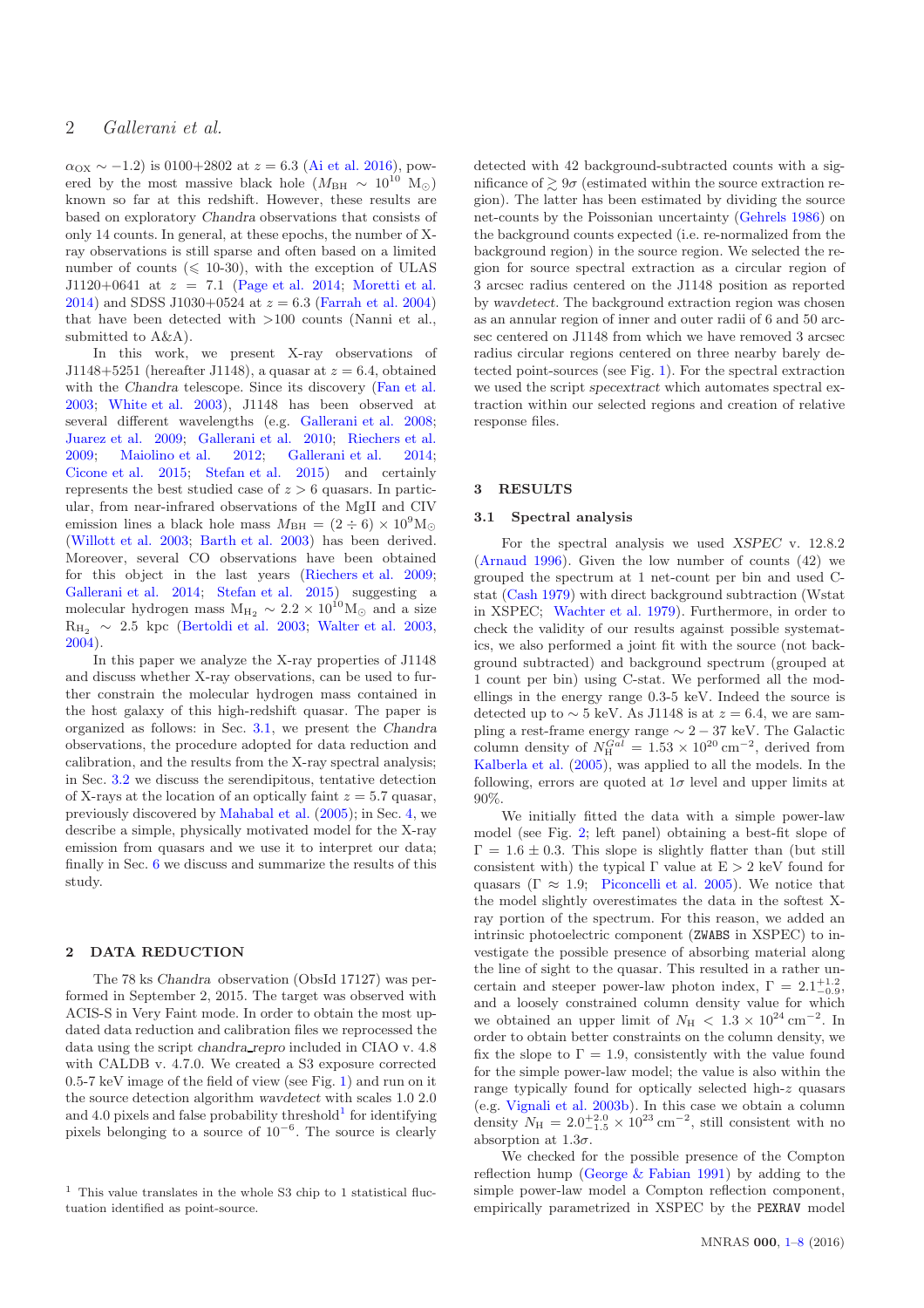



<span id="page-2-1"></span>Figure 1. Chandra ACIS-S 0.5-7 keV exposure-corrected image centered on J1148. The image is smoothed with a Gaussian kernel of radius 0.75 arcsec (3 pixels). Thick black circular region shows the spectral extraction region for the source. Thin blue region indicates the background extraction area. Circular regions for the three point source removed from the latter are shown with barred blue circles.

[\(Magdziarz & Zdziarski 1995](#page-7-27)). This model calculates the reflection of the power-law primary AGN flux on an infinite slab of neutral material with infinite optical depth. The reflection strength is described by the R parameter which is defined as  $R = \Omega/2\pi$ , where  $\Omega$  defines the solid angle subtended by the reflector. We set the energy cut-off of the input powerlaw spectrum in PEXRAV to 200 keV, the abundance to Solar and the inclination angle to 45 deg. By fitting the observed spectrum with this model we obtain a photon index that is too steep ( $\Gamma \approx 2.8$ ): the reflection component dominates almost all the spectral range at the expenses of the powerlaw, which is relevant at the softest energies. This result is unphysical and is due to the limited statistics. Therefore we fix again the power law slope to the canonical  $\Gamma = 1.9$ value, obtaining a  $R < 0.19$ . This value is in agreement with the low level of reflection observed in higher quality spectra of lower redshift luminous broad-line AGN [\(Vignali et al.](#page-8-12) [1999](#page-8-12); [Reeves & Turner 2000](#page-8-13); [Page et al. 2005](#page-7-28), Zappacosta et al. in prep.).

We checked our results also by modelling the total source+background extracted spectrum (i.e. without any background subtraction) jointly with the background spectrum using C-stat as fit statistics similarly to what has been done in ACIS-I, for instance, by [Lanzuisi et al.](#page-7-29) [\(2013](#page-7-29)). In order to do this we modelled the ACIS-S3 unfocused instrumental background spectrum (grouped to 1 count per bin) as a three-segment broken power law with slopes and the two energy break free to vary and two instrumental lines at ∼1.77 keV and ∼2.1 keV. The focused cosmic background was modelled with two thermal components with temperatures 0.07 keV and 0.2 keV with Solar metallicity (parametrizing the diffuse Galactic fore-

grounds; [Lumb et al. 2002\)](#page-7-30) and a power-law for the unresolved Cosmic X-ray Background with  $\Gamma = 1.41$  and normalization at 1 keV set to 11.6 photons  $\text{cm}^{-2} \text{ s}^{-1} \text{ sr}^{-1} \text{ keV}^{-1}$ [\(De Luca & Molendi 2004](#page-7-31)).<sup>2</sup> In order to get accurate global instrumental background parameters and the normalizations of the diffuse background components, we extracted a spectrum from a large 3 arcmin radius circular region (carefully excluding from it the detected point-sources) collecting  $\sim$  28000 counts. We modelled the background in the 0.3-10 keV energy range. We applied the best-fit model to the joint fit with normalizations properly scaled to the area of the source and background extraction regions. During the joint fit we tied the background normalizations with the proper area scaling and left them free to vary to adapt to the local background at the position of the source. For all the tested models, we obtained remarkably consistent results (see the power-law best-fit in Fig. [2,](#page-3-1) right panel) further validating our spectral analysis.

By assuming the absorbed power-law model as fiducial best-fit parametrization, we estimated fluxes in the soft  $(0.5-2 \text{ keV})$  and hard  $(2-10 \text{ keV})$  X-ray band of respectively  $F_{0.5-2}$  = 1.8 ± 0.4 × 10<sup>-15</sup> erg s<sup>-1</sup>cm<sup>-2</sup> and  $F_{2-10} = 3.6 \pm 0.9 \times 10^{-15} \text{ erg s}^{-1} \text{cm}^{-2}$ . The intrinsic luminosities in the 2-10 and 10-40 keV energy bands are respectively of  $L_{2-10} = 1.4^{+0.4}_{-0.3} \times 10^{45}$  erg s<sup>-1</sup> and  $L_{10-40}$  =  $1.5^{+0.4}_{-0.3} \times 10^{45}$  erg s<sup>-1</sup>. These luminosities are comparable to those typically measured in local and intermediate redshift quasars (i.e. [Piconcelli et al. 2005,](#page-8-4) Zappacosta et al. in prep.).

Finally, we measure the X-ray to optical power-law slope defined as:  $\alpha_{\text{OX}} = 0.3838 log(f_{2\text{keV}}/f_{2500}),$  where  $f_{2\text{keV}}$  and  $f_{2500}$  are the monochromatic flux densities at rest-frame 2 keV and  $2500$  Å, respectively. In particular, we use the composite quasar spectrum presented in [Vanden Berk et al.](#page-8-14) [\(2001](#page-8-14)), to convert the broad-band z-filter measurements in  $f_{2500}$ , as in [Vignali et al.](#page-8-15) [\(2003a](#page-8-15)). We find  $\alpha_{\text{OX}} = -1.76 \pm 0.14$ . [Just et al.](#page-7-10) [\(2007](#page-7-10)) measured the  $\alpha_{\text{OX}}$ in 32 luminous quasars at  $z \sim 1.5 - 4.5$  finding that  $\alpha_{OX}$ anti-correlates with the their luminosity at 2500 Å  $(L_{2500})$ . By adopting such relation (see eq. 3 in [Just et al. 2007\)](#page-7-10), and considering that J1148 has  $L_{2500} = 10^{31.7}$  erg s<sup>-1</sup>Hz<sup>-1</sup>, we infer  $\alpha_{\text{OX}} = -1.73$ , perfectly consistent with our estimate. This result implies that the  $\alpha_{\text{OX}}$  of this luminous high-z quasar is comparable with the ones found in lower redshift quasars.

#### <span id="page-2-0"></span>3.2 Tentative X-ray emission from a  $z = 5.7$  quasar

The observed field of view encloses RD J1148+5253, a quasar discovered by [Mahabal et al.](#page-7-21) [\(2005](#page-7-21)) at  $z = 5.7$ through optical observations in the R, z, and J bands. At the position of RD J1148+5253, four photons (three of these being contiguous) are detected in the observed-frame 0.5– 7 keV (full) band in a circular region of 1.5′′ radius. To understand whether this might be considered a detection and derive the corresponding significance level, we adopted three methods.

<sup>2</sup> This kind of instrumental+cosmic background modeling is usually employed in faint point-source and diffuse source studies [\(Fiore et al. 2012](#page-7-32); [Humphrey et al. 2006](#page-7-33))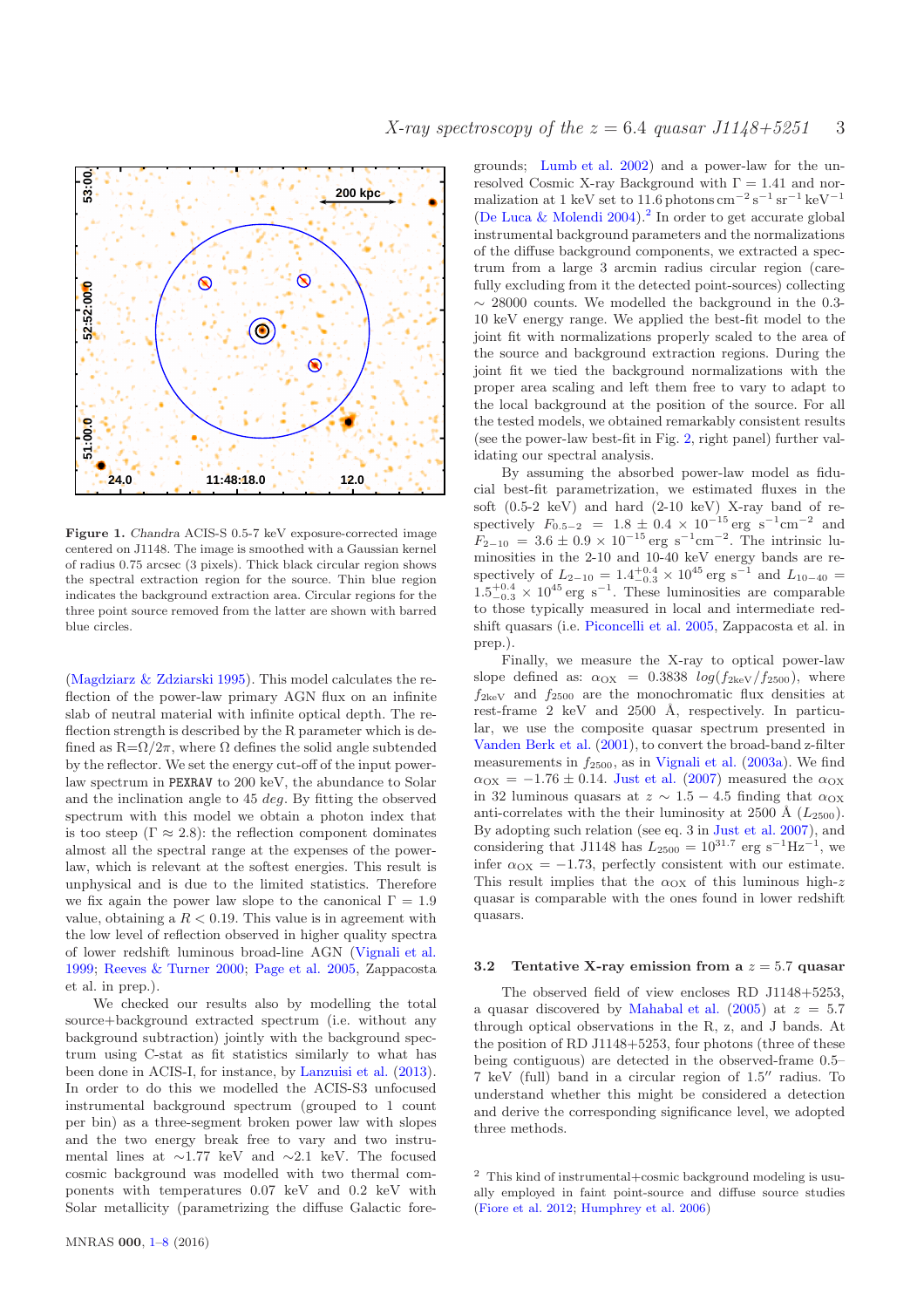

<span id="page-3-1"></span>Figure 2. Chandra ACIS-S spectra and best-fit model for the simple power-law parametrization. The left panel shows the modelling on background subtracted data while the right panel reports the joint modelling on source+background (black thick) and background only (red thin). Both data and model for the latter are shown not scaled to the source+background spectral extraction area (i.e. the re-normalization of the background to the source+background spectrum has been set in the corresponding model). Background models are shown as dotted lines. The solid black line reports the total best-fit source+background spectral model.

At first, similarly to [Vignali et al.](#page-8-16) [\(2001\)](#page-8-16), we extracted a  $400\times400$  pixel<sup>2</sup> region centered on the optical position of the quasar, excluding the immediate vicinity of the quasar itself and masking few other detected sources. This region was covered with 30,000 circles of 1.5" radius whose centers were randomly chosen through a Monte Carlo procedure. At this stage, to be conservative in the detection significance, we considered only the three contiguous counts (two of which in the hard, 2–7 keV, band) and found 161 and 518 extractions with at least three and two counts (out of the 30000 trials) in the full and hard band, respectively, corresponding to about 2.9 $\sigma$  and 2.5 $\sigma$  confidence level for a one-tailed Gaussian distribution in the two bands.

To verify this tentative detection, we considered the mean number of counts extracted in the full and hard band in the 30000 trials and assumed them as indicative of the background levels in the two bands, obtaining a probability of  $2.6\sigma$  and  $2.2\sigma$ , respectively. Finally, we ran the source-detection tool WAVDETECT [Freeman et al.](#page-7-34) [\(2002](#page-7-34)) on the full-band image to verify the results reported above. The source is detected at a false-positive threshold of  $10^{-3}$ . Although WAVDETECT is not properly a tool for photometry, we used its results in terms of number of counts. The source is detected with four counts, 0.7 of these due to the background. The Poisson probability of obtaining four total (source+background) counts when 0.7 are expected in the extraction region is  $\approx 5 \times 10^{-3}$ , corresponding to  $\approx 3\sigma$ . From the source net counts and assuming Poissonian uncertainties [\(Gehrels 1986](#page-7-22)) we estimate the 0.5-7 keV source count-rate to be  $4.2^{+3.9}_{-2.0} \times 10^{-5}$  counts s<sup>-1</sup>. Assuming a power-law with canonical  $\overline{\Gamma} = 1.9$  this corresponds to a 0.5-2 keV flux of  $2.2^{+2.1}_{-1.2}\times10^{-16}$  erg s<sup>-1</sup> cm<sup>-2</sup>. We then calculate the probability that the optical source and X-ray counterparts are associated by chance. Given the 0.5-2 keV fluxes we are probing and taking as reference the source counts by [Lehmer et al.](#page-7-35) [\(2012](#page-7-35)), we expect to have in the ACIS-S3 field between 23 and 57 sources (accounting for  $1\sigma$  uncertainty in flux). By assuming 1.5′′ radius for the X-ray counterpart we expect a random association probability in the range  $(6-16) \times 10^{-4}$ .

Summarizing, without assuming any prior (e.g., the optical position of the source, as in the Monte Carlo methods), the source is tentatively detected with a significance level of 2.6–2.9 $\sigma$  in the full band and 2.2–2.5 $\sigma$  in the hard band. The count rate in the 0.5-7 keV band  $(4.2 \times 10^{-5}$ counts s<sup>-1</sup>) corresponds to an intrinsic luminosity of  $\sim 8 \times 10^{43} \text{erg s}^{-1}$ , assuming  $(\Gamma = 1.9)$ . Though errors are large, this luminosity is typical of sources that are intermediate between bright Seyfert and faint quasars. Moreover, given the observed J-band magnitude  $(m_J = 21.45)$  of RD J1148+5253, and extrapolating the flux to  $\lambda = 2500 \text{ Å}$  with the [Vanden Berk et al.](#page-8-14) [\(2001\)](#page-8-14) template ( $\alpha_{\lambda} = -1.5$ ), we infer  $\alpha_{\text{OX}} = -1.75.$ 

## <span id="page-3-0"></span>4 MODELLING X-RAY EMISSION IN J1148

In Sec. [3.1,](#page-1-0) we have seen that if we fix the spectral slope to the value that is commonly found at lower redshift ( $\Gamma =$ 1.9) we can marginally constrain the column density ( $N_{\rm H}$  =  $2.0^{+2.0}_{-1.5} \times 10^{23}$  cm<sup>-2</sup>) of the absorbing gas that is intervening along the line of sight towards us. Although our detection of the X-ray absorption is at a low significance level, here we speculate on its origin and assume that it is due to metals locked in molecular clouds, distributed on ∼ kpc scales (see the model by [Gallerani et al. 2014,](#page-7-17) hereafter G14). In Sec. [6](#page-6-0) we extensively discuss this assumption.

We compute the observed X-ray flux as  $F_{\nu}^{\text{obs}} = F_{\nu}^{\text{int}} e^{-\tau}$ , where  $F_{\nu}^{\text{int}}$  is the intrinsic X-ray spectrum of J1148 and  $\tau$ is the optical depth of neutral hydrogen encountered by Xray photons in the host galaxy along the line of sight towards us. We model  $F_{\nu}^{\text{int}}$  with a single power-law having slope Γ. Given the bolometric luminosity  $L_{\text{bol}} = f_{\text{Edd}} L_{\text{Edd}}$ , where  $f_{\text{Edd}}$  is the Eddington ratio, and  $L_{\text{Edd}} = 1.26 \times$  $10^{38} M_{\text{BH}}$  erg s<sup>-1</sup> M<sub>☉</sub><sup>1</sup> is the Eddington luminosity, the X-ray luminosity<sup>3</sup> is estimated adopting bolometric cor-

<sup>&</sup>lt;sup>3</sup> The subscript X in quantities as  $L_X$ ,  $F_X$ ,  $f_X$  refers to the band 2-10 keV, if not differently stated.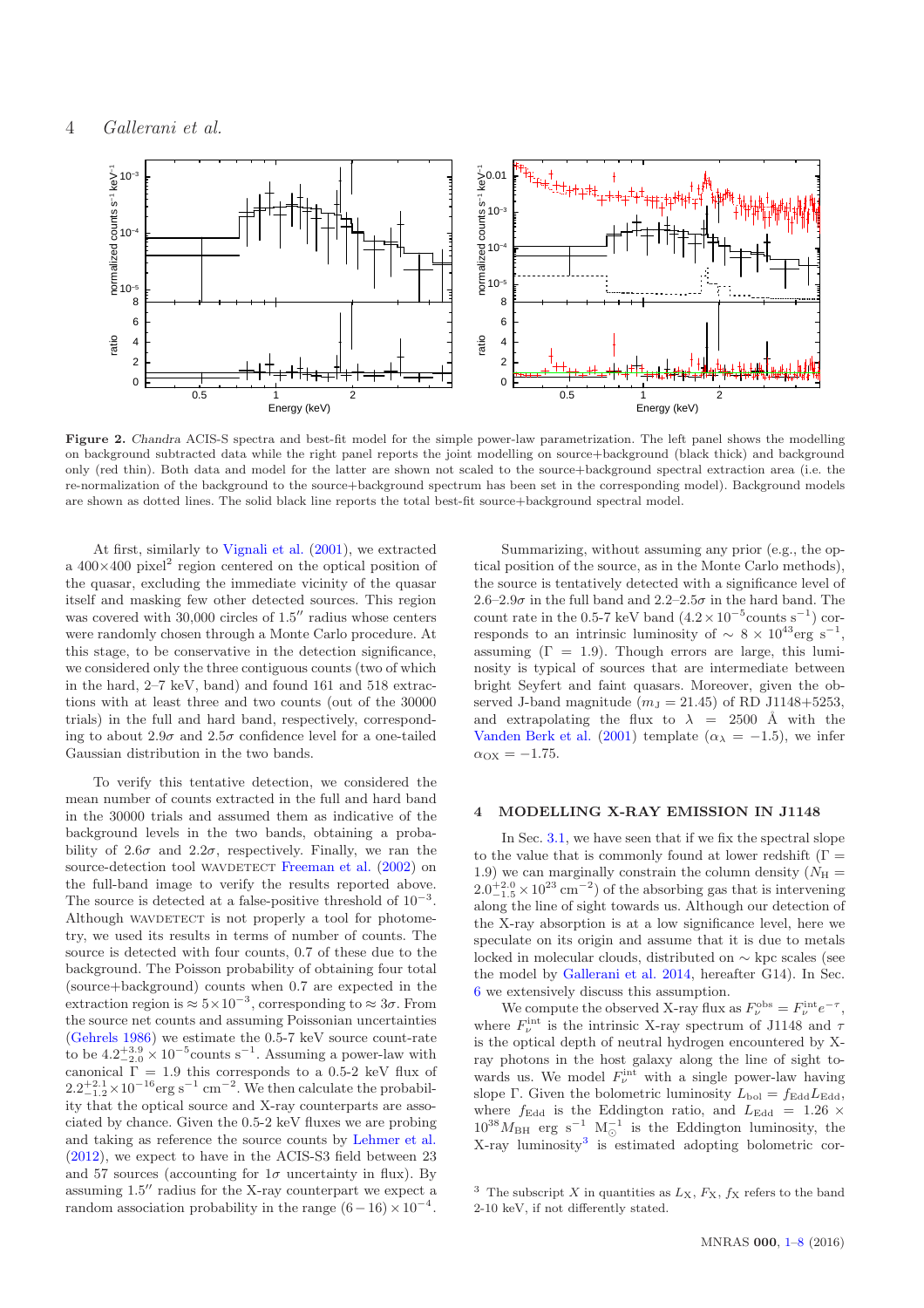rections  $L_X = L_{bol}/f_X$ . The optical depth is given by  $\tau = N_H(1.2\sigma_T + \sigma_{ph})$  [\(Yaqoob 1997](#page-8-17)), where  $N_H$  is the hydrogen column density,  $\sigma_T$  is the Thomson cross-section and  $\sigma_{\rm ph}$  is the interstellar photoelectric cross-section by [Morrison & McCammon](#page-7-36) [\(1983](#page-7-36)) that depends on the gas metallicity Z. We assume that the intrinsic spectrum attenuation is due to molecular clouds characterized by a radius  $r_{\rm cl}$  and a density  $n_{\rm cl}$ , randomly distributed within a sphere of radius  $R_{\text{H}_2}$ . We can thus write the column density  $N_{\text{H}}$  as follows:

$$
N_{\rm H} = 2\mathcal{N}_{\rm cl}^{\parallel} N_{\rm cl},\tag{1}
$$

where  $N_{\text{cl}}$  is the cloud column density given by  $N_{\text{cl}}$  =  $\frac{4}{\pi}r_{\text{cl}}n_{\text{cl}}$ , and  $\mathscr{N}_{\text{cl}}^{\parallel}$  is the number of clouds along a line of sight:

$$
\mathcal{N}_{\rm cl}^{\parallel} = \frac{\mathcal{N}_{\rm cl}^{tot}}{2} \frac{1}{V_{\rm H_2}} \sigma_{\rm c} R_{\rm H_2},\tag{2}
$$

where  $\mathcal{N}_{\text{cl}}^{tot} = M_{\text{H}_2}/M_c$  is total number of clouds of mass  $M_c$ ,  $V_{\rm H_2}$  is the volume occupied by  $H_2$ , and  $\sigma_c$  is the geometrical cross section of each cloud  $(\pi r_{\text{cl}}^2)$ . Thus,  $N_{\text{H}}$  can be rewritten as:

$$
N_{\rm H} = 5 \times 10^{22} \left( \frac{M_{\rm H_2}}{10^{10} \rm M_{\odot}} \right) \left( \frac{R_{\rm H_2}}{2.5 \rm kpc} \right)^{-2}.
$$
 (3)

To summarize, under the aforementioned assumptions,  $F_{\nu}^{\text{obs}}$ is completely specified by  $f_{\text{Edd}}$ ,  $M_{\text{BH}}$ ,  $\Gamma$  and  $f_{\text{X}}$  for the intrinsic spectrum, and  $M_{\text{H}_2}$ ,  $R_{\text{H}_2}$  and Z for the absorption model. A comprehensive analysis of the full parameter space is hampered by the limited number of counts of the Chandra spectrum combined with the large number of free parameters of our model. Moreover, some of the free parameters are degenerate, as  $M_{\text{BH}}$  with  $f_{\text{Edd}}$  and  $f_{\text{X}}$ . Nevertheless, J1148 represents the best studied case of  $z \sim 6$  quasars, thus providing a perfect laboratory to test the hypothesis that the X-ray photons absorbing material may be constituted by molecular clouds distributed on ∼kpc scales. In what follows, we consider  $M_{\rm BH}$  and  $M_{\rm H_2}$  as free parameters of the model, and we assume for the others reasonable values taken from the literature.

We assume that J1148 shines at the Eddington luminosity, i.e.  $f_{\text{Edd}} = 1$ . This assumption is supported by several works, e.g. [Willott et al.](#page-8-8) [\(2003](#page-8-8)) and [Schneider et al.](#page-8-18) [\(2015](#page-8-18)) for the specific case of J1148 and [Wu et al.](#page-8-19) [\(2015](#page-8-19)) for the general case of high-z quasars (see their Fig. 4). For the intrinsic spectrum, we adopt  $\Gamma = 1.9$  (as assumed in our analy-sis in Sec. [3.1\)](#page-1-0), and the bolometric correction  $f_X = 230^{+170}_{-100}$ by [Lusso et al.](#page-7-37) [\(2012\)](#page-7-37). We note that the  $f_X$  value at the J1148 bolometric luminosity  $L_{\text{bol}} \sim 10^{14}$  L<sub>⊙</sub> is extrapolated from results obtained at lower  $L_{\text{bol}}$ ; however, it is consistent within  $\sim 1\sigma$  with the work by [Hopkins et al.](#page-7-38) [\(2007\)](#page-7-38) (i.e.  $f_{\text{X}} = 150\pm50$ , and with the results by [Marconi et al.](#page-7-39) [\(2004](#page-7-39)) (i.e.  $f_X = 114$ ) for the same bolometric luminosity. More importantly, our choice is justified by the fact that if we take into account the black hole mass measured by [Willott et al.](#page-8-8) [\(2003](#page-7-19)) and [Barth et al.](#page-7-19) (2003),  $M_{\text{BH}} \sim 4 \times 10^9$  M<sub>☉</sub>, the bolometric correction by [Lusso et al.](#page-7-37) [\(2012](#page-7-37)) returns an X-ray luminosity  $(10^{45} \le L_X/\text{erg s}^{-1} \le 4 \times 10^{45})$  that is perfectly consistent with our measurements (see Sec. [3.1\)](#page-1-0).

For what concerns the absorption model, high angular resolution  $(0.15"$ , namely  $< 1$  kpc at  $z = 6.4$ ) VLA observa-



<span id="page-4-0"></span>Figure 3. X-ray emission model compared with the observed Xray spectrum in the source rest frame energy range. Red circles denote data re-binned in such a way that each bin contains at least 12-14 background subtracted counts; the gray shaded region shows the intrinsic X-ray spectrum predicted for an Eddingtonluminous quasar with mass of  $M_{\text{BH}} = 2.7 \pm 0.4 \times 10^9 \text{M}_{\odot}$ ; the cyan hatched region represents our best fit model that considers absorption from an hydrogen column density  $N_{\rm H} = 7.8 \pm 3.0 \times$  $10^{22} \rm cm^{-2}$  due to a molecular hydrogen mass of  $M_{\rm H_2}\,=\,1.6\,\pm\,$  $0.7 \times 10^{10} M_{\odot}$ .

tions of the  $CO(3-2)$  emission by [Walter et al.](#page-8-10)  $(2004)$  $(2004)$  have shown that the molecular gas is extended out to radii of  $R_{\text{H}_2} = 2.5 \pm 1.1$  kpc. We adopt the metallicity value  $Z =$  $7\pm3$   $\rm Z_{\odot}$  obtained from near-infrared observations of  $3.9<$  $z < 6.4$  quasars [\(Juarez et al. 2009;](#page-7-14) [Nagao et al. 2006](#page-7-40)), scaled for the solar metallicity  $Z_{\odot} = 0.0122$  [\(Asplund et al.](#page-7-41) [2009](#page-7-41)).

We constrain  $M_{\rm BH}$  and  $M_{\rm H_2}$  by comparing our model with the X-ray data, shown in Fig. [3](#page-4-0) as red filled circles. For this analysis, we re-bin the spectrum (see Fig. 2, left panel) in such a way that each bin contains at least 12-14 background-subtracted counts<sup>4</sup>.

The flux density obtained with the fiducial unabsorbed spectrum is shown in Fig. [3](#page-4-0) with the black dashed line and the gray shaded region that reflects the  $M_{\rm BH}$  uncertainties; the solid line and the cyan hatched region represent the best-fit model to the observed spectrum with the corresponding  $M_{\text{H}_2}$  uncertainties. The values that minimize the  $\chi^2$  are  $M_{\text{BH}} = (2.7 \pm 0.4) \times 10^9 \text{M}_{\odot}$  and  $M_{\text{H}_2} =$  $(1.6\pm0.7)\times10^{10}$  M<sub>☉</sub>, where the errors provide the 1  $\sigma$  uncertainties for a chi-square distribution with one degree of freedom. The  $H_2$  mass range corresponds to a column density  $N_{\rm H} = (0.8 \pm 0.3) \times 10^{23} \text{cm}^{-2}$ . Resulting values of  $M_{\rm BH}$  and  $M_{\text{H}_2}$  are perfectly consistent with previous black hole mass estimates by [Willott et al.](#page-8-8) [\(2003](#page-8-8)) and [Barth et al.](#page-7-19) [\(2003](#page-7-19)) and the  $H_2$  mass inferred by [Walter et al.](#page-8-9) [\(2003](#page-8-9)) from CO(3-2) observations.

Finally, we explore how the best-fit value of  $M<sub>BH</sub>$  and

<sup>&</sup>lt;sup>4</sup> The  $\chi^2$  analysis can provide biased results when *n* falls below 10-20 counts per bin [\(Cash 1979;](#page-7-24) [Humphrey et al. 2009](#page-7-42)). Nevertheless, the large uncertainties on the adopted fiducial parameters cover a range of values larger than a possible systematic bias.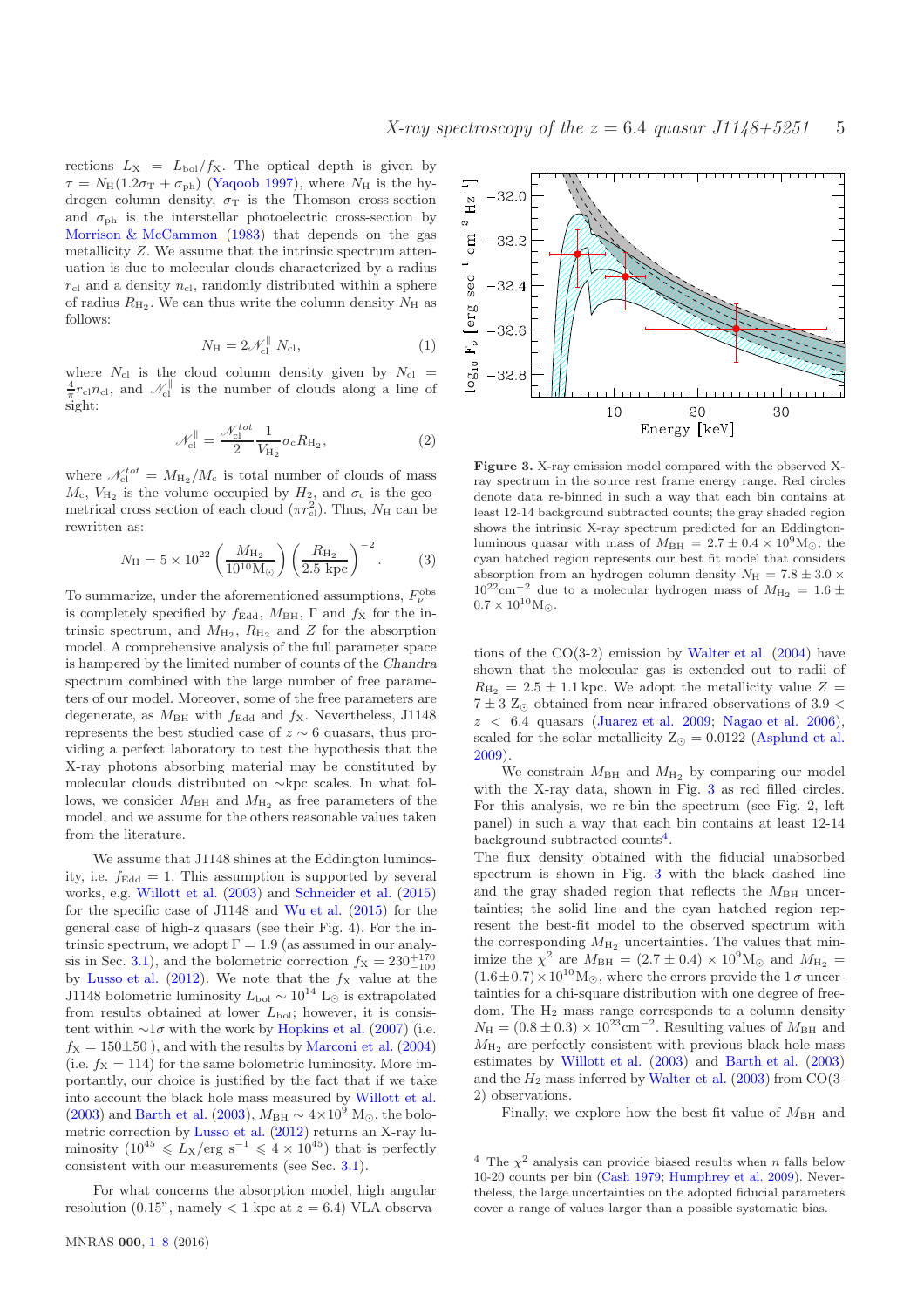|                                      | $M_{\rm BH}$      | $M_{\rm H_2}$        | $N_{\rm H}$                   |
|--------------------------------------|-------------------|----------------------|-------------------------------|
|                                      | $[10^9M_{\odot}]$ | $[10^{10}M_{\odot}]$ | $[10^{23}$ cm <sup>-2</sup> ] |
| Fiducial model                       | $2.7 \pm 0.4$     | $1.6 \pm 0.7$        | $0.8 \pm 0.3$                 |
| $\Gamma = 3.3$                       | $29 \pm 5$        | $6.4 \pm 0.7$        | $3.2 \pm 0.3$                 |
| $\Gamma = 1.7$                       | $1.9 + 0.3$       | $0.8 + 0.6$          | $0.4 \pm 0.3$                 |
| $f_X = 130$                          | $1.5 \pm 0.2$     | $1.5 + 0.6$          | $0.7 \pm 0.3$                 |
| $f_X = 400$                          | $4.7 \pm 0.7$     | $1.6 + 0.6$          | $0.8 \pm 0.3$                 |
| $Z = Z_{\odot}$                      | $3.5 \pm 0.5$     | $8 \pm 3$            | $4 \pm 1$                     |
| $Z=10 Z_{\odot}$                     | $2.5 \pm 0.4$     | $1.1 \pm 0.4$        | $0.5 \pm 0.2$                 |
| $R_{\text{H}_2} = 1.4 \text{ kpc}$   | $2.8 \pm 0.4$     | $0.5 \pm 0.1$        | $0.9 \pm 0.3$                 |
| $R_{\text{H}_{2}} = 3.6 \text{ kpc}$ | $2.7 \pm 0.4$     | $3.2 + 1.6$          | $0.8 + 0.4$                   |

<span id="page-5-0"></span>Table 1. Best values of the black hole mass  $M_{BH}$ , molecular hydrogen mass  $M_{\text{H}_2}$  and hydrogen column density  $N_{\text{H}}$  obtained for the fiducial model ( $\Gamma = 1.9$ ,  $f_{\rm X} = 230$ ,  $Z = 7 Z_{\odot}$ ,  $R_{\rm H_2} =$ 2.5 kpc), and by varying the fiducial parameters.

 $M_{\text{H}_2}$  would change if we vary the fiducial parameters (Γ,  $f_X$ , Z,  $R_{\text{H}_2}$ ). We do not consider variations on  $f_{\text{Edd}}$  since the results would be degenerate with  $f_X$ . Moreover, for what concerns Z, we note that the measurements by [Nagao et al.](#page-7-40) [\(2006](#page-7-40)) refers to the broad line regions (BLRs), small nuclear regions ( $\leq$  few pc) that may be characterized by larger metallicity values with respect to the one in the host galaxy (e.g. [Valiante et al. 2011](#page-8-20)). Thus, we consider  $Z = Z_{\odot}$  as lower limit for the metallicity of J1148. The results of this analysis are reported in Table [1.](#page-5-0) Both  $M_{\rm BH}$  and  $M_{\rm H_2}$  shows the largest variations (up to  $\sim$  a factor of 10) with Γ.

These results represent an important consistency check of our model. In other words, we are saying that Chandra observations can be explained by assuming that the intrinsic X-ray spectrum of J1148 is attenuated by intervening, metal-rich  $(Z \geq Z_{\odot})$  molecular clouds of total mass  $M_{\text{H}_2} \sim 2 \times 10^{10} \text{ M}_{\odot}$ , distributed at ∼kpc distance from the center of the galaxy, characterized by  $r_{\rm cl} \sim 1 - 10$  pc and density  $n_{\rm cl} = 10^3 - 10^4$  cm<sup>-3</sup>.

However, given the large uncertainties that are plaguing our analysis and the novelty of our approach some caution is needed. In the next section we thoroughly discuss both strengths and limits of this study.

# 5 DISCUSSION

Estimates of  $M_{\text{H}_2}$  rely on the relation  $M_{\text{H}_2} = \alpha_{\text{CO}} \times$  $L'_{\text{CO}(1-0)}$ , where  $\alpha_{\text{CO}}$  is the conversion factor, in units of  $M_{\odot}$  (K km s<sup>-1</sup>pc<sup>2</sup>)<sup>-1</sup>, and  $L'_{CO(1-0)}$  is the CO(1-0) luminosity, in units of K km  $s^{-1}$  pc<sup>2</sup>. For what concerns the conversion factor, in Galactic molecular clouds  $\alpha_{\text{CO}} = 0.8$ , while ultra-luminous infrared galaxies (ULIRGs,  $L_{\text{FIR}} > 10^{12}$ L<sub>⊙</sub>) and nuclear star-burst galaxies have  $\alpha_{\rm CO} = 4$ . However, this factor remains highly uncertain (see [Bolatto et al. 2013,](#page-7-43) for a review on this subject) and generally presents strong variations with the metallicity (e.g. [Narayanan et al. 2012](#page-7-44)) and with the star formation rate (e.g. [Clark & Glover 2015](#page-7-45)). Moreover, CO(1-0) data are generally poorly constrained at high-z since the CO(1-0) frequency ( $\nu_{\text{RF}} = 115$  GHz) falls outside the ALMA bands for  $z > 0.4$ . Thus, no  $z \sim 6$  quasar has been detected so far in this transition. In the J1148 case,

for example, the  $M_{\rm H_2}$  estimate is based on the assumption of a constant brightness in the  $CO(3-2)$  and  $CO(1-0)$  transitions.

On the one hand, all these caveats make the possibility of measuring  $M_{\text{H}_2}$  through alternative, independent methods extremely appealing. On the other hand, our result is valid under the assumption that the intervening gas absorbing X-ray photons is constituted by molecular clouds (MC) distributed on ∼kpc scales, larger than those generally considered in more standard scenarios.

According to the unified-model (e.g. [Antonucci 1993](#page-7-46); [Urry & Padovani 1995](#page-8-21)), the large variety of AGN types is just the result of varying orientation relative to the line of sight. In this scenario, objects that appear as optical TypeII AGN are observed along a line of sight covered by an axisymmetric dusty structure (the "torus") with dimensions  $r_{\text{torus}} \sim 0.1 - 10$  pc. TypeI AGNs are instead not obscured since the line of sight does not intercept the torus itself. Since its original formulation, the *unified-model* has been often revisited (see [Netzer 2015](#page-7-47), for a recent review discussing the origin and properties of the central obscurer and the connection with its surrounding). For example, another possible origin for X-ray absorption concerns with gas that is located on broad line region (BLR, e.g. [Peterson 2006](#page-8-22)) scales ( $r_{BLR} \sim 0.01 - 1$  pc) and constituted by high-density  $(n<sub>BLR</sub> > 10<sup>9</sup> cm<sup>-3</sup>)$ , metal-rich  $(Z \sim 1 - 10 Z<sub>©</sub>)$  clouds [\(Risaliti et al. 2002](#page-8-23)). This scenario (hereafter called BLRscenario) nicely accounts for the X-ray emission variability of AGN<sup>5</sup> that occurs on very short time scales (from a fraction of a day up to years), and thus requires the absorber to be at sub-parsec distances from the X-ray source (e.g. [Cappi et al. 2016;](#page-7-48) [Bianchi et al. 2009](#page-7-49); [Risaliti et al.](#page-8-24) [2005](#page-8-24)). It has been also proposed by [Matt](#page-7-50) [\(2000](#page-7-50)) that while Compton-thick Seyfert 2 galaxies are observed through the torus, Compton-thin/intermediate Seyfert galaxies are obscured by dust lanes in the host galaxy.

The existence of all the aforementioned scenarios demonstrates that the origin of the X-ray absorption is far from being definitively understood and must occur on a wide range of scales. This is in line with the complex picture discussed by [Elvis](#page-7-51) [\(2012](#page-7-51)) that takes into account the BLR, the torus obscuration, and the presence of outer  $(0.1 - 1 \text{ kpc})$ absorbing regions connected to the host disk and/or dust lanes (see also the discussion on the torus-galaxy connection by [Netzer 2015](#page-7-47)). In particular, high-z quasars are expected to form in massive, over-dense regions, with dark matter halo mass  $M_{\text{DM}} \sim 10^{12} - 10^{13}$  M<sub>o</sub> and virial radii  $r_{\rm vir} \sim 50 - 100$  kpc, that result from of a long history of lower mass systems merging (e.g. [Valiante et al. 2014](#page-8-25)).

<sup>5</sup> Variability studies of local AGN  $(z < 0.1)$  indicate that more luminous sources vary with a lower amplitude, implying that the X-ray variability of J1148 is expected to be modest (e.g. [Lawrence & Papadakis 1993;](#page-7-52) [Almaini et al. 2000;](#page-7-53) [Paolillo et al.](#page-7-54) [2004](#page-7-54)). However, there are hints that quasars of the same X-ray luminosity are more variable at  $z > 2$  (e.g. [Vagnetti et al. 2016;](#page-8-26) [Manners et al. 2002](#page-7-55)). Nevertheless, this redshift dependence is only tentative and can be explained by selection effects (e.g. [Lanzuisi et al. 2014](#page-7-56); [Shemmer et al. 2014](#page-8-27)). Given the high luminosity of J1148 and the uncertain redshift dependence of AGN variability, we have ignored in our analysis possible X-ray variability effects.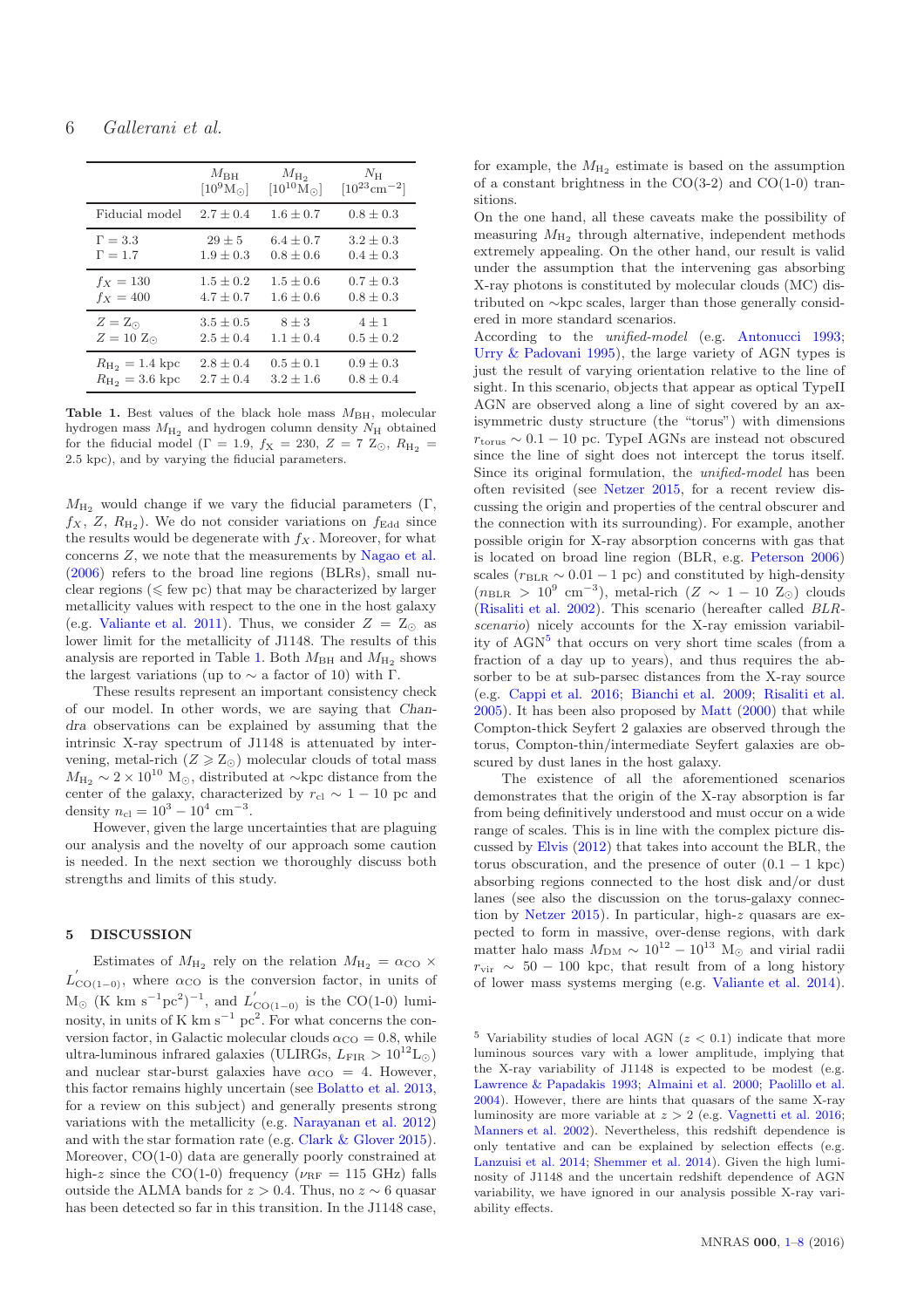More in general, since high-redshift galaxies are thought to be very compact and gas-rich systems, it is plausible that their interstellar medium may provide substantial contribution to the X-ray emission obscuration (e.g. [Bournaud et al.](#page-7-57) [2011](#page-7-57); [Juneau et al. 2013](#page-7-58); [Gilli et al. 2014](#page-7-59)). Thus, the assumption of having intervening material distributed *also* on ∼kpc scales sounds plausible.

We further note that the  $H_2$  mass inferred from our analysis corresponds to a column density of neutral hydrogen  $N_{\rm H} \sim 10^{23}$  cm<sup>-2</sup>. Since we are assuming a metallicity close to (or even higher than) the solar one, if the Galactic  $A_V/N_H \sim 10^{-21}$  value (e.g. Güver & Özel [2009](#page-7-60)) would apply to J1148, this column density implies an  $A_V > 100$ . This value is much larger that the one inferred in this object from near infrared observations ( $A_V \sim 1$ , [Gallerani et al. 2010](#page-7-15)). This discrepancy is commonly found in several optically bright quasars (e.g. [Maccacaro et al. 1982](#page-7-61); [Granato et al.](#page-7-62) [1997](#page-7-62); [Maiolino et al. 2001a\)](#page-7-63).

In the BLR scenario, high gas column densities can provide a small A<sup>V</sup> since BLRs are confined within the dust sublimation radius ( $R_{\text{sub}} \sim 5$  pc in the case of J1148, from eq. 1 by [Netzer 2015\)](#page-7-47) and are consequently composed of a dust-poor gas. Moreover, anomalous properties of dust grains could also explain an  $A_V/N_H$  value smaller than the Galactic one [\(Maiolino et al. 2001b\)](#page-7-64).

In fact, for a given total dust mass and fixed dust composition, a grain size distribution flatter than the Galactic one<sup>6</sup> (q < 1) and rich of large grains ( $a_{\text{max}} > 10 \mu \text{m}$ ) can reduce the expected  $A_V/N_H$  value by a factor of 10 – 100. Also in the MC scenario there are lines of reasoning that can make large gas column densities consistent with small A<sup>V</sup> value. Ionized, atomic and molecular outflows are commonly observed towards local and high-z quasars (e.g. [Feruglio et al. 2010](#page-7-65); [Rupke & Veilleux 2011](#page-8-28); [Carniani et al.](#page-7-66) [2015](#page-7-66), [2016](#page-7-67); [Feruglio et al. 2015](#page-7-68), see also [Fabian](#page-7-69) [\(2012\)](#page-7-69) for a review on this subject). In particular, observations of the CO(1-0) emission line in local ultra-luminous galaxies have found that a non-negligible fraction (from few% up to 30%) of the total  $H_2$  mass is located in outflows extended on ∼kpc scales [\(Cicone et al. 2014](#page-7-70)). For what concerns J1148, while observations of CO emission lines are still not sensitive enough for detecting molecular outflows, PdBI data of the  $\text{[CII]}$  158 $\mu$ m line have provided the evidence for out-flowing gas in this high-z quasar<sup>7</sup> [\(Maiolino et al. 2012;](#page-7-16) [Cicone et al. 2015](#page-7-18)). In a recent work, [Ferrara & Scannapieco](#page-7-72) [\(2016](#page-7-72)) have studied the physical properties of quasar outflows finding that dust grains are rapidly destroyed by sputtering on timescales  $\sim 10^4$ yrs. Since sputtering preferentially destroys small grains [\(Dwek et al. 1996](#page-7-73)), molecular clumps can only form on massive dust grains, although the efficiency of this process is expected to be very small, challenging the theoretical interpretation of massive molecular outflows observed in local galaxies (e.g. [Feruglio et al. 2010](#page-7-65); [Cicone et al. 2014](#page-7-70)). To summarize, the amount of dust along the line of sight intercepted by molecular outflows is expected to be negligible, and its grain size distribution is likely dominated by large grains. This helps making the column density inferred from X-ray data consistent with the A<sup>V</sup> inferred from optical/near-infrared observations.

To conclude, our study has the important implication that X-ray observations can provide  $M_{\rm H_2}$  measurements that are independent from millimeter observations of the CO emission lines. Nevertheless, given the marginal detection of the X-ray absorption resulting from our analysis and the large uncertainty on the origin of X-ray absorbers, our interpretation of the results remains speculative and need to be tested with higher quality X-ray data. Deeper Chandra observations are necessary to better constrain the X-ray power-law photon index, and thus the column density of the absorbing gas. By detecting twice the number of X-ray photons collected in this work the error on Γ would be reduced by ∼30%. Moreover, given the novelty of the approach we have used, the same analysis should be applied to other quasars for which both  $M_{BH}$  and  $M_{H_2}$  have been measured through more standard techniques (e.g. MgII, CIV and CO emission lines).

## <span id="page-6-0"></span>6 CONCLUSIONS

We have presented the X-ray observation of the quasar J1148+5251 ( $z = 6.4$ ) obtained with 78 ks of Chandra observing time. We have clearly detected the source with 42 net counts (with a significance of  $\geq 9\sigma$ ) in the observed 0.3– 7 keV energy band. We have modelled the X-ray spectrum with a power-law (photon index  $\Gamma = 1.9$ ) absorbed by a gas column density of  $N_{\rm H} = 2.0^{+2.0}_{-1.5} \times 10^{23} \text{ cm}^{-2}$ . We have found that the X-ray properties of J1148 are comparable to those of lower redshift quasars: (i) we have measured intrinsic luminosities of  $L_{2-10} = 1.4^{+0.4}_{-0.3} \times 10^{45}$  erg s<sup>-1</sup> and  $L_{10-40} = 1.5^{+0.4}_{-0.3} \times 10^{45}$  erg s<sup>-1</sup>, respectively; (ii) we have checked for the presence of a reflection component over the simple power-law modelling finding a low degree of reflection from circum-nuclear material; (iii) we have measured an X-ray to optical power-law slope ( $\alpha_{OX} = -1.76 \pm 0.14$ ).

In the same field of J1148, at the position of RD J1148+5253, the  $z = 5.70$  quasar discovered by [Mahabal et al.](#page-7-21) [\(2005](#page-7-21)), we have detected three (two) photons in the full (hard) X-ray band. We have adopted three

<sup>6</sup> The dust grain sizes distribution can be modelled through a power-law:  $dn(a) \propto a^{-q}da$ , where a is the grain diameter that varies in the range  $a_{\min} < a < a_{\max}$ . The Galactic curve in the diffuse ISM can be described by a mixture of graphite and silicate grains having sizes distributed with  $q = 3.5$ ,  $a_{\text{min}} = 0.005 \,\mu\text{m}$  and  $a_{\text{max}} = 0.25 \ \mu \text{m}$  [\(Mathis et al. 1977](#page-7-71)).

We note that the [CII] emission is extended on scales ( $\sim$ 10 − 30 kpc) larger than the CO emission. The origin of this extended [CII] emission is not clear, as discussed in details in [Cicone et al.](#page-7-70) [\(2014\)](#page-7-70). [CII] emission can both arise from dense ( $n \geq$ 10<sup>2</sup> cm−<sup>3</sup> ) photo-dissociation regions (PDRs) and more diffuse  $(n \leq 10^2 \text{ cm}^{-3})$  neutral/ionized gas, though the dominant contribution is expected to arise from PDRs (e.g. [Vallini et al. 2013,](#page-8-29) [2015](#page-8-30)). From Table [1,](#page-5-0) we note that if we would include contribution from PDRs, namely we would consider an  $R_{\text{H}_2} \geq 10$  kpc, we would get a total  $H_2$  mass that is a factor  $> 10$  larger than the one inferred by CO observations. In the case more sensitive observations would detect CO emission on the [CII] scales, our

model could be easily updated to acount for larger  $H_2$  masses. Viceversa, if the extended [CII] emission arises from diffuse gas, its contribution to the X-ray absorbing gas would be negligible (∼ 10%). For this reason, we have not taken into account possible contribution from gas extended on the [CII] emission scales.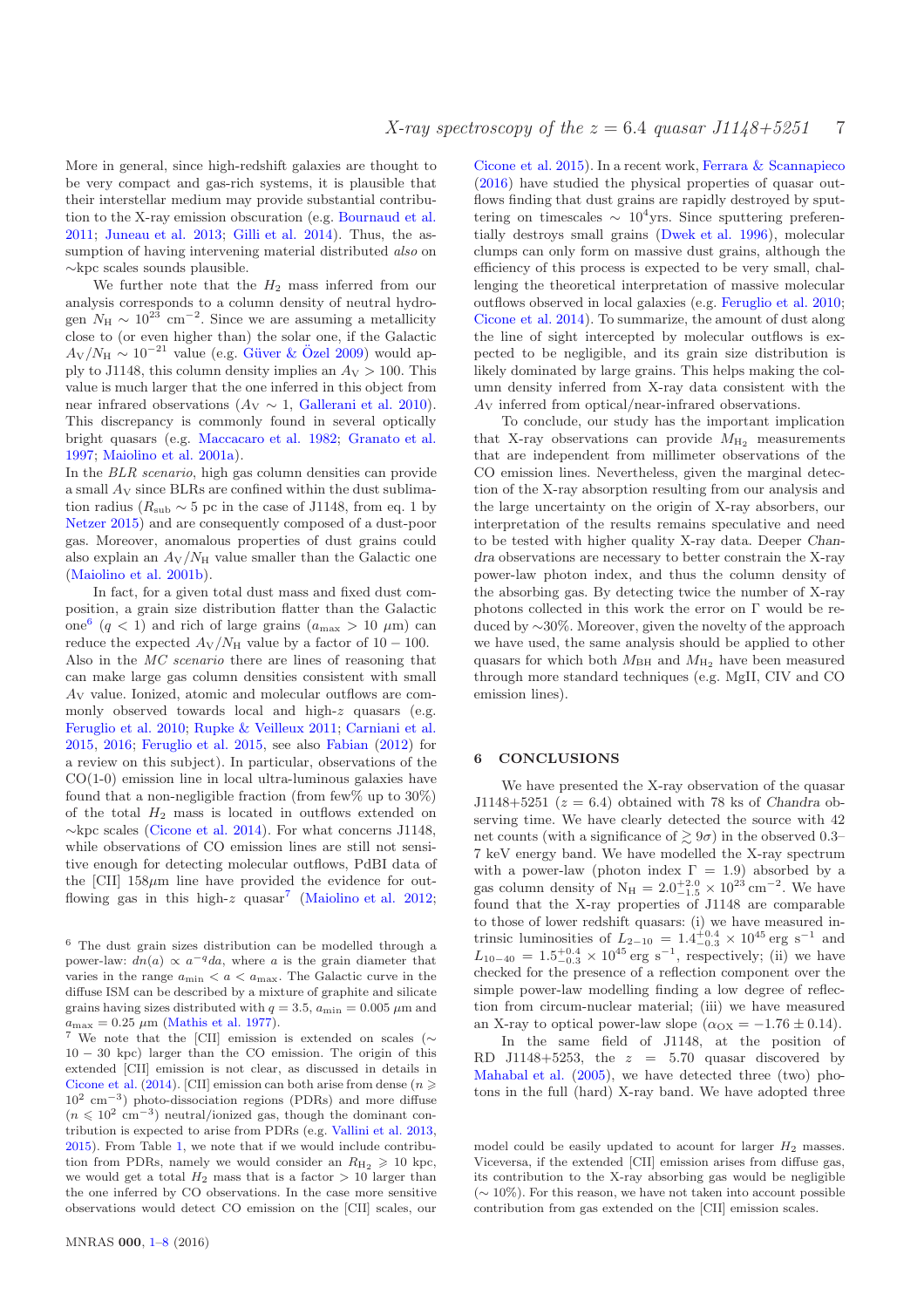different methods to estimate the reliability of these detections and we have found a significance level of  $\sim$ 2.8 (2.3) $\sigma$ . i.e. the source is only marginally detected by Chandra. Deeper observations are required to confirm the detection of this source. The tentatively inferred X-ray luminosity of RD J1148+5253 ( $\sim 8 \times 10^{43}$ erg s<sup>-1</sup>) is typical of sources that are intermediate between the Seyfert and quasar luminosity regime. Moreover, given its observed J band magnitude  $(m_J = 21.45)$ , we estimate  $\alpha_{OX} = -1.75$ .

Finally, we have used Chandra observations to test a physically motivated model that computes the intrinsic Xray flux emitted by a quasar starting from the properties of the powering black hole and assumes that X-ray emission is attenuated by intervening, metal-rich ( $Z \geqslant Z_{\odot}$ ) molecular clouds distributed on ∼kpc scales in the host galaxy. Our analysis favors a black hole mass  $M_{\rm BH} \sim 3 \times 10^9 \rm M_{\odot}$  and a molecular hydrogen mass  $M_{\rm H_2} \sim 2 \times 10^{10} \rm M_{\odot}$ , in good agreement with estimates obtained from previous studies, thus providing a solid consistency check to our model.

This work highlights the importance of the synergy between X-ray and millimeter data for studying the properties of high-z quasars and their host galaxies.

#### ACKNOWLEDGEMENTS

RM acknowledges support from the ERC Advanced Grant 695671 "QUENCH" and from the Science and Technology Facilities Council (STFC).

### References

- <span id="page-7-9"></span>Ai Y., Dou L., Fan X., Wang F., Wu X.-B., Bian F., 2016, [ApJ,](http://dx.doi.org/10.3847/2041-8205/823/2/L37) [823, L37](http://adsabs.harvard.edu/abs/2016ApJ...823L..37A)
- <span id="page-7-53"></span>Almaini O., et al., 2000, [MNRAS,](http://dx.doi.org/10.1046/j.1365-8711.2000.03385.x) [315, 325](http://adsabs.harvard.edu/abs/2000MNRAS.315..325A)
- <span id="page-7-46"></span>Antonucci R., 1993, [ARA&A,](http://dx.doi.org/10.1146/annurev.aa.31.090193.002353) [31, 473](http://adsabs.harvard.edu/abs/1993ARA%26A..31..473A)
- <span id="page-7-23"></span>Arnaud K. A., 1996, in Jacoby G. H., Barnes J., eds, Astronomical Society of the Pacific Conference Series Vol. 101, Astronomical Data Analysis Software and Systems V. p. 17
- <span id="page-7-41"></span>Asplund M., Grevesse N., Sauval A. J., Scott P., 2009, [ARA&A,](http://dx.doi.org/10.1146/annurev.astro.46.060407.145222) [47, 481](http://adsabs.harvard.edu/abs/2009ARA%26A..47..481A)
- <span id="page-7-2"></span>Ba˜nados E., et al., 2016, preprint, ([arXiv:1608.03279](http://arxiv.org/abs/1608.03279))
- <span id="page-7-19"></span>Barth A. J., Martini P., Nelson C. H., Ho L. C., 2003, [ApJ,](http://dx.doi.org/10.1086/378735) [594, L95](http://adsabs.harvard.edu/abs/2003ApJ...594L..95B)
- <span id="page-7-6"></span>Bechtold J., et al., 2003, [ApJ,](http://dx.doi.org/10.1086/378724) [588, 119](http://adsabs.harvard.edu/abs/2003ApJ...588..119B)
- <span id="page-7-20"></span>Bertoldi F., et al., 2003, [A&A,](http://dx.doi.org/10.1051/0004-6361:20031345) [409, L47](http://adsabs.harvard.edu/abs/2003A%26A...409L..47B)
- <span id="page-7-49"></span>Bianchi S., Piconcelli E., Chiaberge M., Bailón E. J., Matt G., Fiore F., 2009, [ApJ,](http://dx.doi.org/10.1088/0004-637X/695/1/781) [695, 781](http://adsabs.harvard.edu/abs/2009ApJ...695..781B)
- <span id="page-7-43"></span>Bolatto A. D., Wolfire M., Leroy A. K., 2013, [ARA&A,](http://dx.doi.org/10.1146/annurev-astro-082812-140944) [51, 207](http://adsabs.harvard.edu/abs/2013ARA%26A..51..207B)
- <span id="page-7-57"></span>Bournaud F., Dekel A., Teyssier R., Cacciato M., Daddi E., Juneau S., Shankar F., 2011, [ApJ,](http://dx.doi.org/10.1088/2041-8205/741/2/L33) [741, L33](http://adsabs.harvard.edu/abs/2011ApJ...741L..33B)
- <span id="page-7-4"></span>Brandt W. N., Guainazzi M., Kaspi S., Fan X., Schneider D. P., Strauss M. A., Clavel J., Gunn J. E., 2001, [AJ,](http://dx.doi.org/10.1086/318760) [121, 591](http://adsabs.harvard.edu/abs/2001AJ....121..591B)
- <span id="page-7-48"></span>Cappi M., et al., 2016, [A&A,](http://dx.doi.org/10.1051/0004-6361/201628464) [592, A27](http://adsabs.harvard.edu/abs/2016A%26A...592A..27C)
- <span id="page-7-66"></span>Carniani S., et al., 2015, [A&A,](http://dx.doi.org/10.1051/0004-6361/201526557) [580, A102](http://adsabs.harvard.edu/abs/2015A%26A...580A.102C)
- <span id="page-7-67"></span>Carniani S., et al., 2016, [A&A,](http://dx.doi.org/10.1051/0004-6361/201528037) [591, A28](http://adsabs.harvard.edu/abs/2016A%26A...591A..28C)
- <span id="page-7-24"></span>Cash W., 1979, [ApJ,](http://dx.doi.org/10.1086/156922) [228, 939](http://adsabs.harvard.edu/abs/1979ApJ...228..939C)
- <span id="page-7-70"></span>Cicone C., et al., 2014, [A&A,](http://dx.doi.org/10.1051/0004-6361/201322464) [562, A21](http://adsabs.harvard.edu/abs/2014A%26A...562A..21C)
- <span id="page-7-18"></span>Cicone C., et al., 2015, [A&A,](http://dx.doi.org/10.1051/0004-6361/201424980) [574, A14](http://adsabs.harvard.edu/abs/2015A%26A...574A..14C)
- <span id="page-7-45"></span>Clark P. C., Glover S. C. O., 2015, [MNRAS,](http://dx.doi.org/10.1093/mnras/stv1369) [452, 2057](http://adsabs.harvard.edu/abs/2015MNRAS.452.2057C)
- <span id="page-7-31"></span>De Luca A., Molendi S., 2004, [A&A,](http://dx.doi.org/10.1051/0004-6361:20034421) [419, 837](http://adsabs.harvard.edu/abs/2004A%26A...419..837D)
- <span id="page-7-73"></span>Dwek E., Foster S. M., Vancura O., 1996, [ApJ,](http://dx.doi.org/10.1086/176725) [457, 244](http://adsabs.harvard.edu/abs/1996ApJ...457..244D)
- <span id="page-7-51"></span>Elvis M., 2012, [Journal of Physics Conference Series,](http://dx.doi.org/10.1088/1742-6596/372/1/012032) [372, 012032](http://adsabs.harvard.edu/abs/2012JPhCS.372a2032E) Fabian A. C., 2012, [ARA&A,](http://dx.doi.org/10.1146/annurev-astro-081811-125521) [50, 455](http://adsabs.harvard.edu/abs/2012ARA%26A..50..455F)
- <span id="page-7-69"></span><span id="page-7-0"></span>Fan X., 2012, [Research in Astronomy and Astrophysics,](http://dx.doi.org/10.1088/1674-4527/12/8/002) [12, 865](http://adsabs.harvard.edu/abs/2012RAA....12..865F)
- <span id="page-7-12"></span>Fan X., et al., 2003, [AJ,](http://dx.doi.org/10.1086/368246) [125, 1649](http://adsabs.harvard.edu/abs/2003AJ....125.1649F)
- <span id="page-7-11"></span>Farrah D., Priddey R., Wilman R., Haehnelt M., McMahon R., 2004, [ApJ,](http://dx.doi.org/10.1086/423669) [611, L13](http://adsabs.harvard.edu/abs/2004ApJ...611L..13F)
- <span id="page-7-72"></span>Ferrara A., Scannapieco E., 2016, preprint, ([arXiv:1609.02561](http://arxiv.org/abs/1609.02561))
- <span id="page-7-65"></span>Feruglio C., Maiolino R., Piconcelli E., Menci N., Aussel H., Lamastra A., Fiore F., 2010, [A&A,](http://dx.doi.org/10.1051/0004-6361/201015164) [518, L155](http://adsabs.harvard.edu/abs/2010A%26A...518L.155F)
- <span id="page-7-68"></span>Feruglio C., et al., 2015, [A&A,](http://dx.doi.org/10.1051/0004-6361/201526020) [583, A99](http://adsabs.harvard.edu/abs/2015A%26A...583A..99F)
- <span id="page-7-32"></span>Fiore F., et al., 2012, [A&A,](http://dx.doi.org/10.1051/0004-6361/201117581) [537, A16](http://adsabs.harvard.edu/abs/2012A%26A...537A..16F)
- <span id="page-7-34"></span>Freeman P. E., Kashyap V., Rosner R., Lamb D. Q., 2002, [ApJS,](http://dx.doi.org/10.1086/324017) [138, 185](http://adsabs.harvard.edu/abs/2002ApJS..138..185F)
- <span id="page-7-13"></span>Gallerani S., Ferrara A., Fan X., Choudhury T. R., 2008, [MNRAS,](http://dx.doi.org/10.1111/j.1365-2966.2008.13029.x) [386, 359](http://adsabs.harvard.edu/abs/2008MNRAS.386..359G)
- <span id="page-7-15"></span>Gallerani S., et al., 2010, [A&A,](http://dx.doi.org/10.1051/0004-6361/201014721) [523, A85](http://adsabs.harvard.edu/abs/2010A%26A...523A..85G)
- <span id="page-7-17"></span>Gallerani S., Ferrara A., Neri R., Maiolino R., 2014, [MNRAS,](http://dx.doi.org/10.1093/mnras/stu2031) [445, 2848](http://adsabs.harvard.edu/abs/2014MNRAS.445.2848G)
- <span id="page-7-3"></span>Gallerani S., Fan X., Maiolino R., Pacucci F., 2017, preprint, ([arXiv:1702.06123](http://arxiv.org/abs/1702.06123))
- <span id="page-7-22"></span>Gehrels N., 1986, [ApJ,](http://dx.doi.org/10.1086/164079) [303, 336](http://adsabs.harvard.edu/abs/1986ApJ...303..336G)
- <span id="page-7-26"></span>George I. M., Fabian A. C., 1991, [MNRAS,](http://dx.doi.org/10.1093/mnras/249.2.352) [249, 352](http://adsabs.harvard.edu/abs/1991MNRAS.249..352G)
- <span id="page-7-59"></span>Gilli R., et al., 2014, [A&A,](http://dx.doi.org/10.1051/0004-6361/201322892) [562, A67](http://adsabs.harvard.edu/abs/2014A%26A...562A..67G)
- <span id="page-7-62"></span>Granato G. L., Danese L., Franceschini A., 1997, ApJ, [486, 147](http://adsabs.harvard.edu/abs/1997ApJ...486..147G)
- <span id="page-7-60"></span>Güver T., Özel F., 2009, [MNRAS,](http://dx.doi.org/10.1111/j.1365-2966.2009.15598.x) [400, 2050](http://adsabs.harvard.edu/abs/2009MNRAS.400.2050G)
- <span id="page-7-38"></span>Hopkins P. F., Richards G. T., Hernquist L., 2007, [ApJ,](http://dx.doi.org/10.1086/509629) [654, 731](http://adsabs.harvard.edu/abs/2007ApJ...654..731H)
- <span id="page-7-33"></span>Humphrey P. J., Buote D. A., Gastaldello F., Zappacosta L., Bullock J. S., Brighenti F., Mathews W. G., 2006, [ApJ,](http://dx.doi.org/10.1086/505019) [646, 899](http://adsabs.harvard.edu/abs/2006ApJ...646..899H)
- <span id="page-7-42"></span>Humphrey P. J., Liu W., Buote D. A., 2009, [ApJ,](http://dx.doi.org/10.1088/0004-637X/693/1/822) [693, 822](http://adsabs.harvard.edu/abs/2009ApJ...693..822H)
- <span id="page-7-14"></span>Juarez Y., Maiolino R., Mujica R., Pedani M., Marinoni S., Nagao T., Marconi A., Oliva E., 2009, [A&A,](http://dx.doi.org/10.1051/0004-6361:200811415) [494, L25](http://adsabs.harvard.edu/abs/2009A%26A...494L..25J)
- <span id="page-7-58"></span>Juneau S., et al., 2013, [ApJ,](http://dx.doi.org/10.1088/0004-637X/764/2/176) [764, 176](http://adsabs.harvard.edu/abs/2013ApJ...764..176J)
- <span id="page-7-10"></span>Just D. W., Brandt W. N., Shemmer O., Steffen A. T., Schneider D. P., Chartas G., Garmire G. P., 2007, [ApJ,](http://dx.doi.org/10.1086/519990) [665, 1004](http://adsabs.harvard.edu/abs/2007ApJ...665.1004J)
- <span id="page-7-25"></span>Kalberla P. M. W., Burton W. B., Hartmann D., Arnal E. M., Bajaja E., Morras R., Pöppel W. G. L., 2005,  $\mathrm{A\&A},\,440,\,775$
- <span id="page-7-1"></span>Kormendy J., Ho L. C., 2013, [ARA&A,](http://dx.doi.org/10.1146/annurev-astro-082708-101811) [51, 511](http://adsabs.harvard.edu/abs/2013ARA%26A..51..511K)
- <span id="page-7-29"></span>Lanzuisi G., et al., 2013, [MNRAS,](http://dx.doi.org/10.1093/mnras/stt222) [431, 978](http://adsabs.harvard.edu/abs/2013MNRAS.431..978L)
- <span id="page-7-56"></span>Lanzuisi G., et al., 2014, [ApJ,](http://dx.doi.org/10.1088/0004-637X/781/2/105) [781, 105](http://adsabs.harvard.edu/abs/2014ApJ...781..105L)
- <span id="page-7-52"></span>Lawrence A., Papadakis I., 1993, [ApJ,](http://dx.doi.org/10.1086/187002) [414, L85](http://adsabs.harvard.edu/abs/1993ApJ...414L..85L)
- <span id="page-7-35"></span>Lehmer B. D., et al., 2012, [ApJ,](http://dx.doi.org/10.1088/0004-637X/752/1/46) [752, 46](http://adsabs.harvard.edu/abs/2012ApJ...752...46L)
- <span id="page-7-30"></span>Lumb D. H., Warwick R. S., Page M., De Luca A., 2002, [A&A,](http://dx.doi.org/10.1051/0004-6361:20020531) [389, 93](http://adsabs.harvard.edu/abs/2002A%26A...389...93L)
- <span id="page-7-37"></span>Lusso E., et al., 2012, [MNRAS,](http://dx.doi.org/10.1111/j.1365-2966.2012.21513.x) [425, 623](http://adsabs.harvard.edu/abs/2012MNRAS.425..623L)
- <span id="page-7-61"></span>Maccacaro T., Perola G. C., Elvis M., 1982, [ApJ,](http://dx.doi.org/10.1086/159961) [257, 47](http://adsabs.harvard.edu/abs/1982ApJ...257...47M)
- <span id="page-7-27"></span>Magdziarz P., Zdziarski A. A., 1995, [MNRAS,](http://dx.doi.org/10.1093/mnras/273.3.837) [273, 837](http://adsabs.harvard.edu/abs/1995MNRAS.273..837M)
- <span id="page-7-21"></span>Mahabal A., Stern D., Bogosavljević M., Djorgovski S. G., Thompson D., 2005, [ApJ,](http://dx.doi.org/10.1086/498847) [634, L9](http://adsabs.harvard.edu/abs/2005ApJ...634L...9M)
- <span id="page-7-63"></span>Maiolino R., Marconi A., Salvati M., Risaliti G., Severgnini P., Oliva E., La Franca F., Vanzi L., 2001a, [A&A,](http://dx.doi.org/10.1051/0004-6361:20000177) [365, 28](http://adsabs.harvard.edu/abs/2001A%26A...365...28M)
- <span id="page-7-64"></span>Maiolino R., Marconi A., Oliva E., 2001b, [A&A,](http://dx.doi.org/10.1051/0004-6361:20000012) [365, 37](http://adsabs.harvard.edu/abs/2001A%26A...365...37M)
- <span id="page-7-16"></span>Maiolino R., et al., 2012, [MNRAS,](http://dx.doi.org/10.1111/j.1745-3933.2012.01303.x) [425, L66](http://adsabs.harvard.edu/abs/2012MNRAS.425L..66M)
- <span id="page-7-55"></span>Manners J., Almaini O., Lawrence A., 2002, [MNRAS,](http://dx.doi.org/10.1046/j.1365-8711.2002.05065.x) [330, 390](http://adsabs.harvard.edu/abs/2002MNRAS.330..390M)
- <span id="page-7-39"></span>Marconi A., Risaliti G., Gilli R., Hunt L. K., Maiolino R., Salvati M., 2004, [MNRAS,](http://dx.doi.org/10.1111/j.1365-2966.2004.07765.x) [351, 169](http://adsabs.harvard.edu/abs/2004MNRAS.351..169M)
- <span id="page-7-71"></span>Mathis J. S., Rumpl W., Nordsieck K. H., 1977, [ApJ,](http://dx.doi.org/10.1086/155591) [217, 425](http://adsabs.harvard.edu/abs/1977ApJ...217..425M)
- <span id="page-7-5"></span>Mathur S., Wilkes B. J., Ghosh H., 2002, [ApJ,](http://dx.doi.org/10.1086/340831) [570, L5](http://adsabs.harvard.edu/abs/2002ApJ...570L...5M)
- <span id="page-7-50"></span>Matt G., 2000, A&A, [355, L31](http://adsabs.harvard.edu/abs/2000A%26A...355L..31M)
- <span id="page-7-8"></span>Moretti A., et al., 2014, [A&A,](http://dx.doi.org/10.1051/0004-6361/201323051) [563, A46](http://adsabs.harvard.edu/abs/2014A%26A...563A..46M)
- <span id="page-7-36"></span>Morrison R., McCammon D., 1983, [ApJ,](http://dx.doi.org/10.1086/161102) [270, 119](http://adsabs.harvard.edu/abs/1983ApJ...270..119M)
- <span id="page-7-40"></span>Nagao T., Marconi A., Maiolino R., 2006, [A&A,](http://dx.doi.org/10.1051/0004-6361:20054024) [447, 157](http://adsabs.harvard.edu/abs/2006A%26A...447..157N)
- <span id="page-7-44"></span>Narayanan D., Krumholz M. R., Ostriker E. C., Hernquist L., 2012, [MNRAS,](http://dx.doi.org/10.1111/j.1365-2966.2012.20536.x) [421, 3127](http://adsabs.harvard.edu/abs/2012MNRAS.421.3127N)
- <span id="page-7-47"></span>Netzer H., 2015, [ARA&A,](http://dx.doi.org/10.1146/annurev-astro-082214-122302) [53, 365](http://adsabs.harvard.edu/abs/2015ARA%26A..53..365N)
- <span id="page-7-28"></span>Page K. L., Reeves J. N., O'Brien P. T., Turner M. J. L., 2005, [MNRAS,](http://dx.doi.org/10.1111/j.1365-2966.2005.09550.x) [364, 195](http://adsabs.harvard.edu/abs/2005MNRAS.364..195P)
- <span id="page-7-7"></span>Page M. J., Simpson C., Mortlock D. J., Warren S. J., Hewett P. C., Venemans B. P., McMahon R. G., 2014, [MNRAS,](http://dx.doi.org/10.1093/mnrasl/slu022) [440, L91](http://adsabs.harvard.edu/abs/2014MNRAS.440L..91P)
- <span id="page-7-54"></span>Paolillo M., Schreier E. J., Giacconi R., Koekemoer A. M., Grogin N. A., 2004, [ApJ,](http://dx.doi.org/10.1086/421967) [611, 93](http://adsabs.harvard.edu/abs/2004ApJ...611...93P)